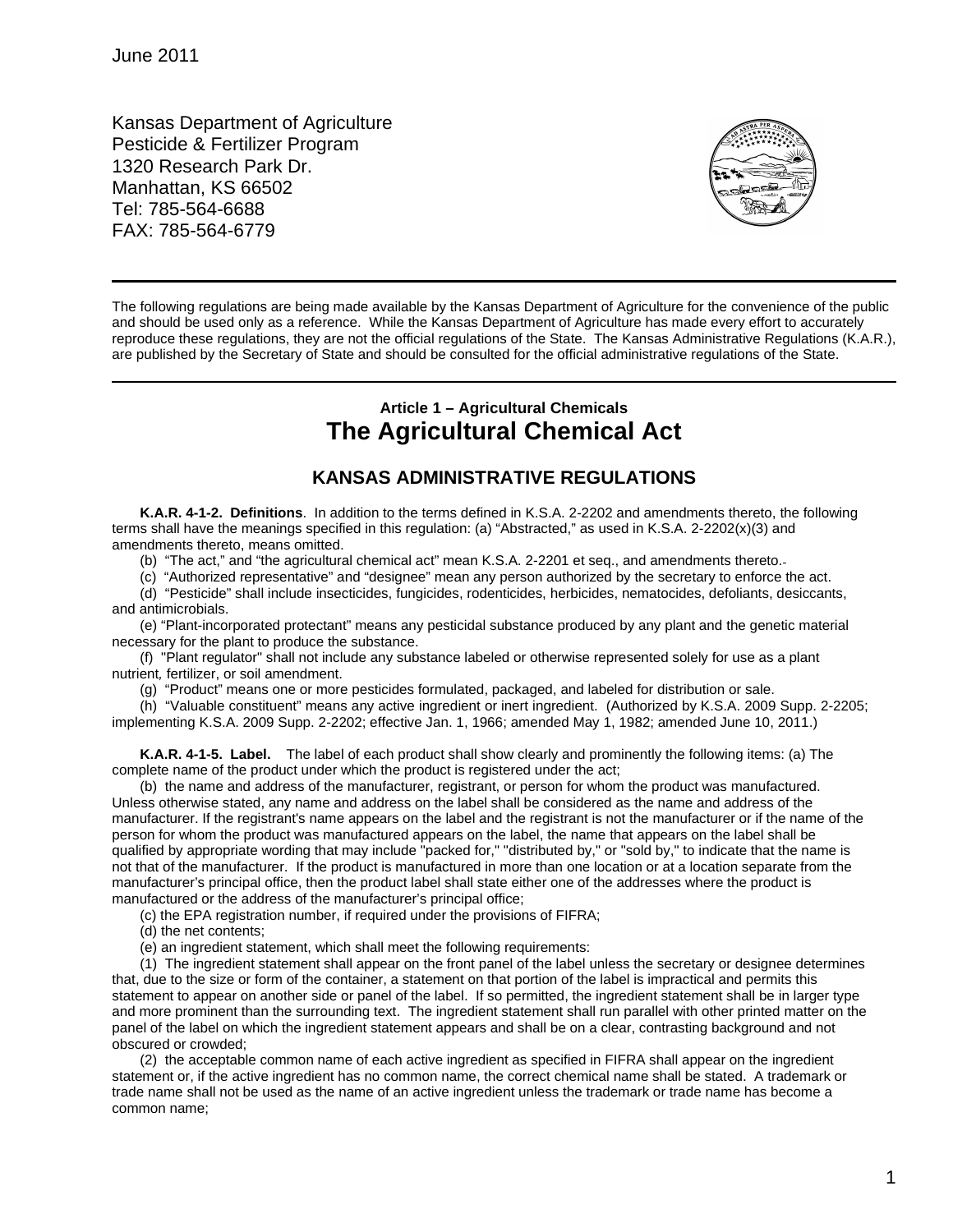(3) active ingredients and inert ingredients shall be so designated. The term "inert ingredient" shall appear in the same size type and be as prominent as the term "active ingredient"; and

(4) the percentages of all ingredients shall be determined by weight, and the sum of the percentages of all ingredients shall be 100. Sliding-scale forms of ingredient statements shall not be used;

(f) a first aid statement; and

(g) a warning or caution statement. The warning or caution statement shall appear on the label in a place sufficiently prominent to warn the user and shall state clearly and in nontechnical language the particular hazards involved in the use of the product and the precautions to be taken to avoid accident, injury, or damage to humans and other nontarget organisms. (Authorized by K.S.A. 2010 Supp. 2-2205; implementing K.S.A. 2010 Supp. 2-2202; effective Jan. 1, 1966; amended May 1, 1982; amended June 10, 2011.)

**K.A.R. 4-1-9. Registration.** (a) Pursuant to K.S.A. 2-2204 and amendments thereto, a product may be registered by one of the following: any manufacturer, authorized agent of the manufacturer, packer, seller, distributor, or shipper of that product.

(b) The registrant shall be responsible for the accuracy and completeness of all information submitted in connection with the application for registration of a product.

(c) Each registrant shall submit the product labeling to the secretary or designee when initially registering the product and whenever changing or modifying the labeling. When a registrant submits a product's labeling due to a change or modification in the labeling, the labeling shall be accompanied with a written statement that clearly and specifically describes the changes from the previous labeling and the proposed date of implementation of the new labeling. After the effective date of a change in labeling, the product shall be marketed only under the new labeling. Any registrant may request from the secretary or designee that a reasonable time be permitted to relabel or dispose of any products with the old labeling. After the initial registration of a product, any registrant may register that product no more than four consecutive years without the submission of the product label if there is no change to the product label.

(d) Claims or representations made for a product by the registrant or registrant's agent shall not differ from claims or representations made in connection with registration. These claims or representations shall include the following:

(1) Publications or advertising literature that accompanies the product or is distributed separately from the product;

(2) advertising by radio, television, internet sites, or other electronic media; and

(3) verbal and written communication.

(e) If the secretary requires additional information in support of the registration and the registrant believes that the requirement for additional data is unreasonable, the registrant may request a conference with the secretary or designee to discuss the requirement and consider alternatives. Each request for a conference shall be made no later than 20 days after the date on which the request for additional data is sent to the registrant.

(f) Each registration shall be valid through the last day of the calendar year in which the product was registered, unless the registration has been canceled or suspended before that day. (Authorized by K.S.A. 2010 Supp. 2-2205; implementing K.S.A. 2010 Supp. 2-2204; effective Jan. 1, 1966; amended May 1, 1982; amended June 10, 2011.)

**K.A.R. 4-1-9a. Registration for special local need.** (a) Each person registering a product for additional uses and methods of application not stated on the product's labeling under section three of FIFRA, but not inconsistent with federal law, for the purpose of meeting a special local need shall submit an application for the special local need to the secretary or designee. Each application shall include the following:

(1) A statement explaining why a special local need registration is necessary;

(2) efficacy and residue data;

(3) a letter from a subject matter expert, as recognized by the secretary or designee, detailing support for the special local need registration;

(4) EPA form 8570-25, "application for/notification of state registration of a pesticide to meet a special local need"; and

(5) a proposed label for the product.

(b) A product shall not be eligible for special local need registration if at least one of the following conditions is met:

(1) There is insufficient evidence to support a special local need for the additional use or method of application within the state.

(2) The registrant and product do not meet all requirements under the act and the Kansas pesticide law.

(3) For a food or feed use, the additional use or method of application does not have an established residue

tolerance, or an exemption from tolerance, under FIFRA.

(4) The same use or method of application has previously been denied, disapproved, suspended, or cancelled by EPA.

(5) The same use or method of application has been voluntarily cancelled by the registrant.

(c) A special local need registration shall be issued to the applicant upon referral of the application to EPA by the secretary.

(d) A special local need registration shall be immediately cancelled by the secretary or designee if the application is disapproved by EPA.

(e) Each special local need registration of a product shall be renewed annually, but may be renewed no more than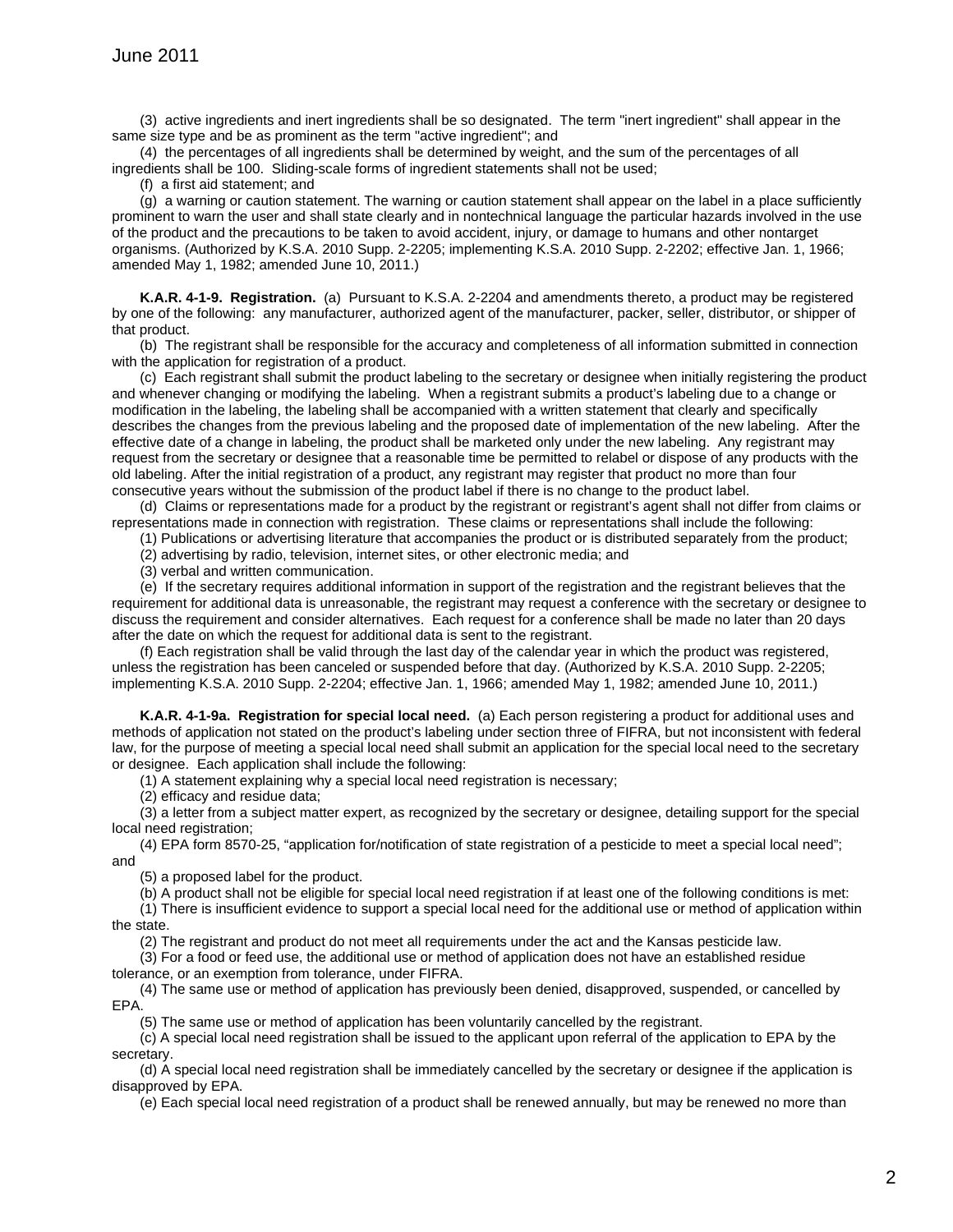four times without resubmission of a special local need request pursuant to K.A.R. 4-1-9a. (Authorized by K.S.A. 2009 Supp. 2-2205 and K.S.A. 2009 Supp. 2-2214; implementing K.S.A. 2009 Supp. 2-2207; effective June 10, 2011.)

**K.A.R. 4-1-9b. Emergency situation exemptions.** (a) Any person may submit a request for a registration exemption under section 18 of FIFRA to the secretary or designee if an emergency situation exists.

(b) "Emergency situation" shall include the following: a specific emergency, a public health emergency, a quarantine emergency, and a crisis emergency that is urgent and nonroutine.

(c) Each request for registration exemption under section 18 of FIFRA shall include documentation of each of the following:

(1) No effective registered products are available.

(2) No feasible alternative control practices are available.

(3) The emergency situation involves the introduction of a new pest, will present significant risks to human health or the environment, or will cause significant economic loss.

(d) Each person seeking an emergency situation exemption shall compile and present to the secretary or designee any additional information required by EPA to support the request.

(e) Each person distributing a product under the emergency situation exemption shall provide the end user with the product labeling that was approved for the emergency situation exemption.

(f) Each person distributing or using products under an emergency situation exemption shall meet the following requirements:

(1) Comply with all reporting requirements contained within the emergency situation exemption; and

(2) notify the secretary or designee of any adverse effects resulting from the use of the product. (Authorized by K.S.A. 2009 Supp. 2-2205; implementing K.S.A. 2009 Supp. 2-2207; effective June 10, 2011.)

**K.A.R. 4-1-13. Enforcement; product sampling.** Collection of samples of products for analysis shall be performed by the secretary or designee. A sample may be taken as either an unopened original package or a portion from the unopened original package. (Authorized by K.S.A. 2009 Supp. 2-2205; implementing K.S.A. 2009 Supp. 2-2206, as amended by L. 2010, ch. 17, §10; effective Jan. 1, 1966; amended May 1, 1982; amended June 10, 2011.)

**K.A.R. 4-1-14. Experimental use.** (a) A product, including a plant or seed modified genetically to include a plantincorporated protectant, may be distributed for experimental use without registration under K.S.A. 2-2204, and amendments thereto, if either of the following conditions is met:

(1) A permit for the product has been obtained from the secretary or designee.

(2) The experimental use of the product is limited to one of the following:

(A) Laboratory or greenhouse tests; or

(B) a small-scale test conducted on a cumulative total of no more than one acre of land per pest.

(b) An experimental use permit may be issued if the secretary or designee determines that the applicant needs the permit to accumulate information necessary to register a pesticide under K.S.A. 2-2204, and amendments thereto. Issuance of an experimental use permit may be denied by the secretary or designee if it is determined that the proposed use of the pesticide could cause unreasonable adverse effects on the environment. Terms, conditions, and a limited time period of the experimental use permit may be prescribed by the secretary or designee.

(c) Each application for experimental use shall include the following:

(1) The name and address of the applicant;

(2) the purpose or objectives of the experimental use and the experimental protocols to be followed;

(3) the name, address, and telephone number of all participants in the experimental use in Kansas;

(4) the amount of the product, including a plant or seed modified genetically to include a plant-incorporated protectant, to be shipped into or used in Kansas;

(5) the applicant's signature;

(6) documentation of EPA approval;

(7) a copy of the experimental use product labeling approved by EPA; and

(8) any other relevant information requested by the secretary or designee. If the secretary requires additional information in support of the application and the applicant believes that the requirement for additional data is unreasonable, the applicant may request a conference with the secretary or designee to discuss the requirement and consider alternatives. Each request for a conference shall be made no later than 20 days after the date the request for additional data is sent to the applicant.

(d) After the permit is issued, the permittee shall meet the following requirements:

(1) Coordinate the dates and locations of the proposed use of the product with the secretary or designee; and

(2) notify the secretary or designee of any adverse effects resulting from the experimental use within 24 hours of discovery.

(e) An experimental use permit may be modified, revoked, suspended, or modified by the secretary or designee at any time if either of the following conditions is met:

(1) The secretary or designee finds that the terms or conditions of the permit are being violated.

(2) The secretary or designee, after taking into account the economic, social, and environmental costs and benefits of